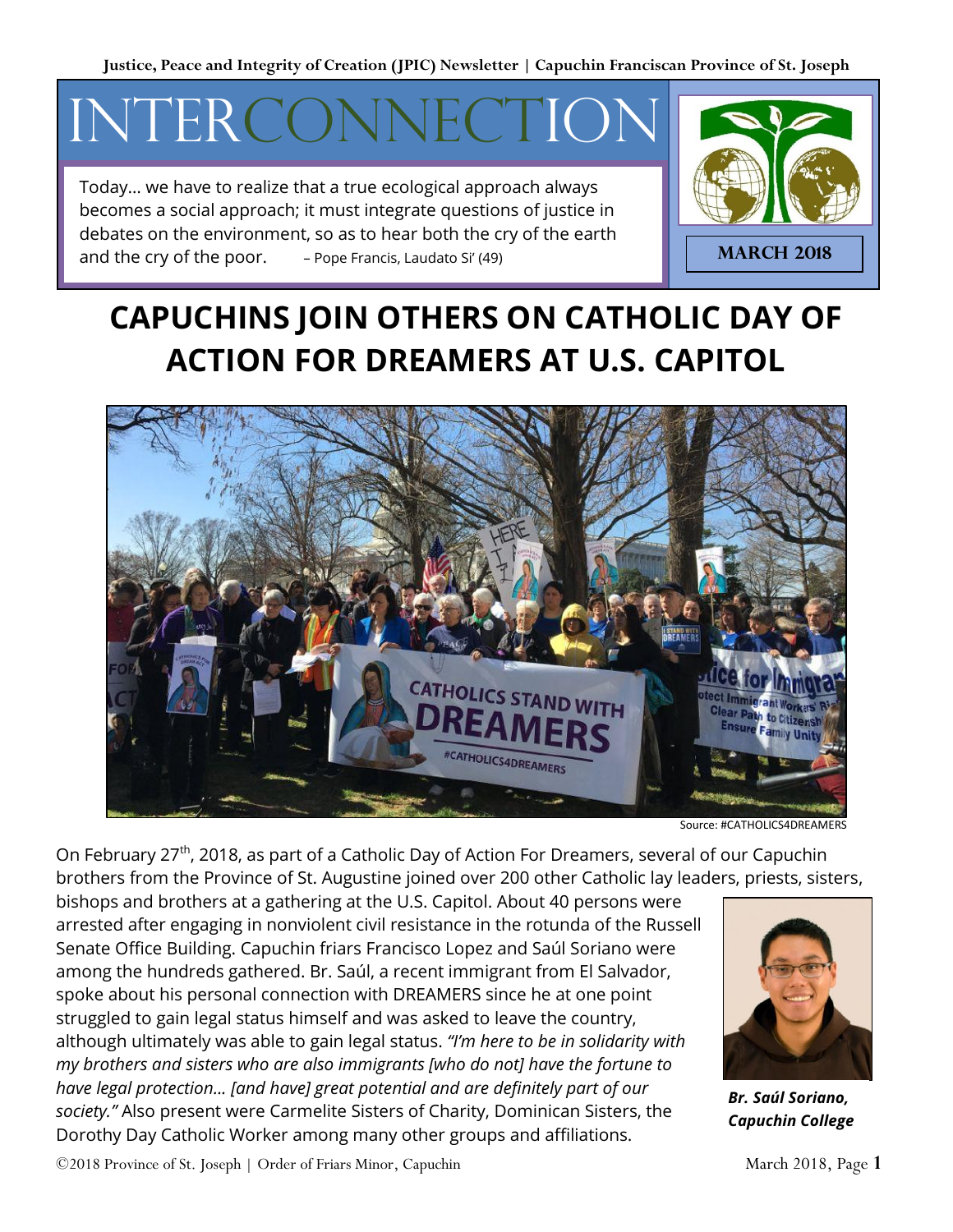#### INTERCONNECTION

## **Faith in Place**

By Nick Blattner, OFM Cap.

Memories have immense power. They have the ability to stir up emotions in ourselves at any moment. It was a memory from my youth that awakened a desire to discover more about care for creation. My family and I used to hike the sand dunes of [Kohler-Andre State Park](https://dnr.wi.gov/topic/parks/name/kohlerandrae/) in Sheboygan, Wisconsin. Several times a year we would find ourselves at the dunes in order to escape the hustle and bustle of everyday

life. I have such fond memories of hiking the dunes in the hopes of spotting a deer or some other wildlife with my siblings. One time my Uncle found a crawfish and decided to chase us kids around the beach with it. We were terrified of the odd-looking creature! The very thought of these memories brings a smile to my face.

However, there is one memory in particular of hiking the dunes with my family that transformed me for the rest of my life. There was a tree along the dune trail that my family grew attached to. It grew in such a way that it split down the middle, causing the tree to look like two trees in one. My family would always stop by this tree to rest from our hike. I don't remember the name now, but we even had a name for our tree. One day as we were hiking we came upon the place where the tree should have been; but it was gone. It seemed that the tree had fallen over due to high winds. All that was left of our family favorite tree was the scarred



Photo courtesy of Faith In Place

*Br. Nick with fellow Faith In Place volunteers and staff at the October 2017 Green Team Summit in Chicago.*

stump from a chainsaw. That day was a sad one for my family. It almost felt like a member of our family had been removed from our lives. It was at that moment that I realized the powerful connection possible between human beings and all of creation. Our tree was not just another tree; it had a relationship with my family.

This memory caused me to seek out ministry with a focus on fostering the relationship between humanity and all of creation. For the past few months I have been working at [Faith in Place](https://www.faithinplace.org/) in Chicago. Faith in Place is an interreligious organization focused on building environmental awareness within worshipping communities. For myself, and the other Catholics at Faith in Place, Pope Francis's encyclical *Laudato Si* has become a springboard for us to become involved with care for creation. We work with several Catholic parishes who want to live out the principles of *Laudato Si* within their worshipping communities. The work has been slow, but it seems as though more and more Catholics are becoming aware of their call to care for all of God's creation. Like the story about my family hiking the dunes, we

*Continued on next page…*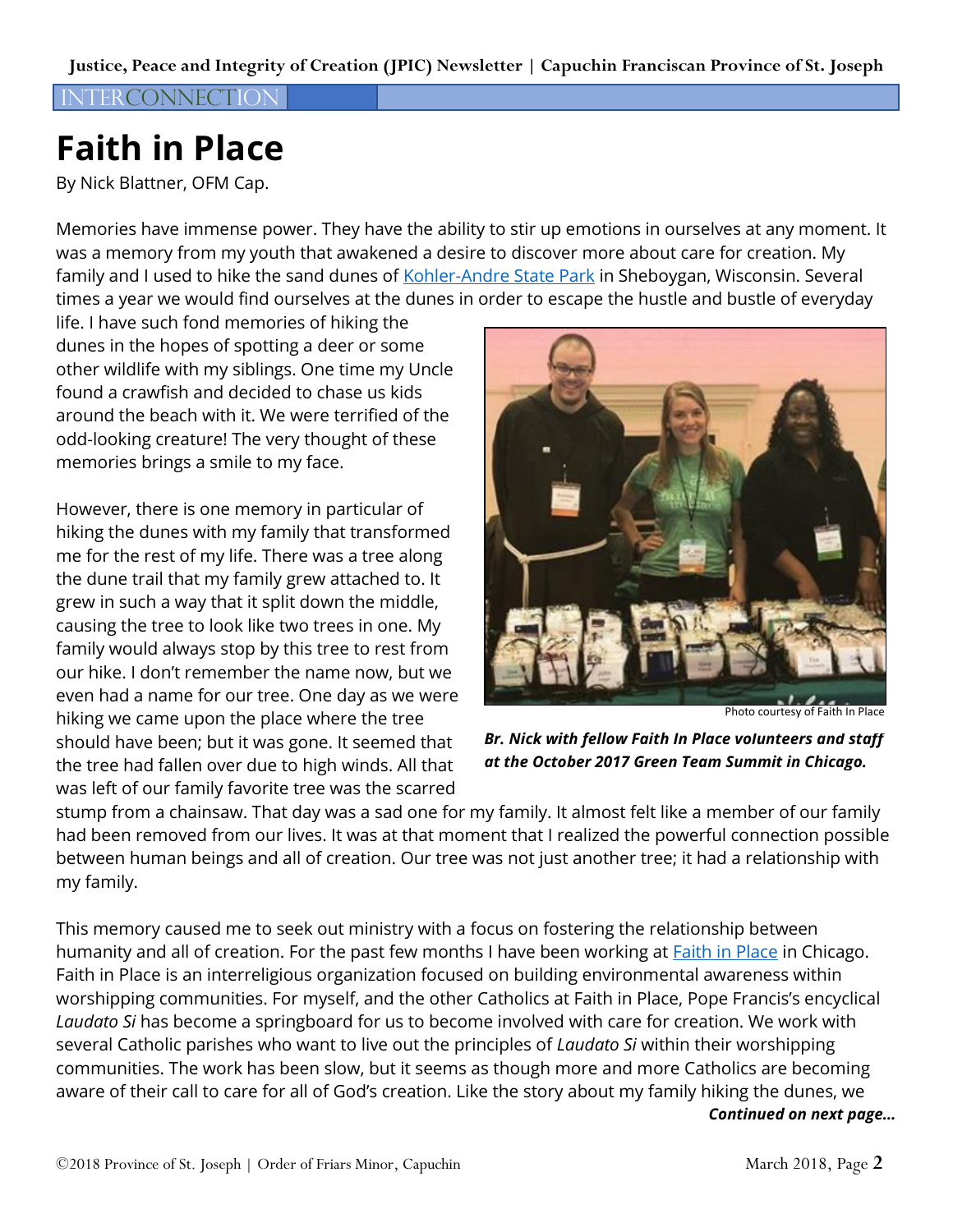#### **Justice, Peace and Integrity of Creation (JPIC) Newsletter | Capuchin Franciscan Province of St. Joseph**

**NTERCONNECTION** 

*…Continued from pg. 2*



have tried to help other Catholics become aware of their inherent relationship with all of creation. In a city inundated with cement, this can be difficult. But seeds of hope are being planted daily.

As Franciscans, we have a special call to live out *Laudato Si* in the most prophetic of ways. The great thing about caring for creation is that it does not take much effort. Simple acts like taking shorter showers, wearing heavy sweaters during the winter, turning off lights in unoccupied rooms,

installing programmable thermostats, and using reusable shopping bags are but a few ways we can show our care for creation. Every little bit helps. Mother Earth cries out for justice. Will we sons of Francis answer her call? Will we raise our voices for the voiceless? Generations of future Franciscans will judge us on the type of response we will have today. May the future Franciscan history books be filled with words of praise and not words of condemnation for our lack of action.

> **"As a Church on the border, the Catholic communities of San Diego and Imperial Counties witness daily to the suffering of the undocumented and the threats to their family life. The Dreamers are young men and women of immense promise and love for our country who never knowingly broke the law, but are faced with the loss of their jobs and deportation because our broken political system cannot enact into law the conviction of the overwhelming majority of Americans that these young people should not be punished for the actions of their parents."**

> **"We join in supporting the direct action on behalf of the Dreamers which seeks to enlist the strong traditions of the civil rights movements in the United States to focus the conscience of the nation on the need to recognize the Gospel call to safeguard the human rights of the Dreamers at this critical moment when they are faced with enormous peril."**

> > -*Bishop Robert McElroy*, *Diocese of San Diego*



©2018 Province of St. Joseph | Order of Friars Minor, Capuchin March 2018, Page 3